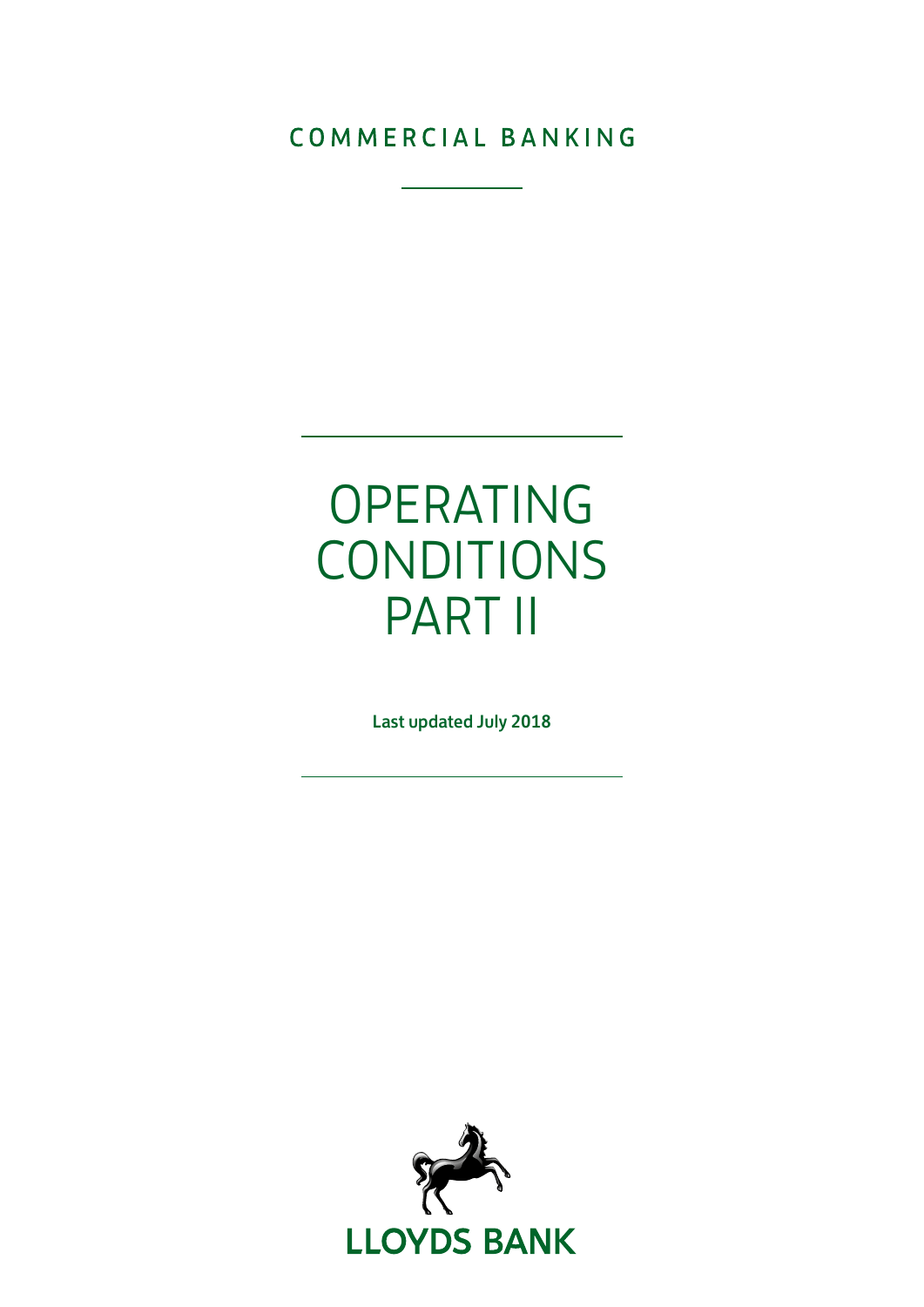## Provisions relating to all clients

#### 1. Length of this Agreement

- 1.1 This Agreement will begin on the Start Date and, subject to condition 1.3, will continue for the Minimum Term and thereafter until terminated by either of us.
- 1.2 We may each terminate this Agreement by serving written notice to terminate on the other, but, subject to condition 1.3, we must give each other notice of at least the Notice Period and each of us may only terminate this Agreement at the end of a calendar month coinciding with or ending after the end of the Minimum Term.
- 1.3 We may also terminate this Agreement at any time after the occurrence of a Termination Event.

#### 2. Notification, Invoice Classification, Approval Limits and Non-Notifiable Invoices

- 2.1 You will Notify us through the relevant Website or by any other electronic means which we may specify from time to time of all your Invoices existing on or arising after the Start Date. If the Assignment of any Scottish Invoice in the Commercial Terms is invalid or unenforceable for any reason each Notification submitted by you to us will be treated as including the following statement: "We hereby assign to you the Invoices referred to in the Notification, together with their Related Rights. Terms defined in the Receivables Financing Agreement made between us bear the same meaning in this statement."
- 2.2 We will classify all Notified Invoices as either Approved or Disapproved. Any Invoice which is not Disapproved will be Approved.
- 2.3 We may Disapprove any Notified Invoice:
	- 2.3.1 which, when added to all other unpaid Invoices owing by a particular Customer, exceeds any Approval Limit; or
	- 2.3.2 which is not paid by the end of the Funding Period or which on the Start Date has not been paid within that time period; or
	- 2.3.3 which is disputed by a Customer; or
	- 2.3.4 in relation to which you breach any warranty or undertaking given to us; or
	- 2.3.5 which are within such further categories which we tell you are to be treated as Disapproved.

We may Disapprove an Invoice at any time, even if it was previously Approved and approve an Invoice at any time that was previously Disapproved.

2.4 We will tell you of any Approval Limits set by us.

#### Non-Notifiable Invoices

- 2.5 Until we give you notice to the contrary, you must not Notify us of the following Invoices:
	- 2.5.1 Invoices due from a director or shareholder or employee of yours;
	- 2.5.2 Invoices due from any other person whose relationship to you falls within the meaning of "affiliate" as defined by s.1152 of the Companies Act 2006;
	- 2.5.3 Invoices due from the sale of any of your capital assets;
	- 2.5.4 Invoices which are not due in respect of your trade, occupation or profession;
	- 2.5.5 Invoices where the Customer does not have an established place of business;
	- 2.5.6 Invoices arising under a hire purchase, leasing or consumer credit sale agreement;
	- 2.5.7 Invoices due in respect of Goods delivered on sale or return or on approval;
	- 2.5.8 Invoices arising under any Contract of Sale involving progress payments or RIBA or JCT or similar terms where payment is required prior to completion or performance of the Contract of Sale;
	- 2.5.9 Invoices arising under any Contract of Sale with a Ministry, Department or Agency of the Crown or Scottish Ministers;
	- 2.5.10 Invoices arising under any Contract of Sale with a Customer who supplies goods or services to you and which may therefore be subject to rights of set-off, contra accounting, compensation, defence or cross-claim;
	- 2.5.11 those additional Invoices referred to in the Agreement as Additional Non-Notifiable Invoices,

#### (each a "Non-Notifiable Invoice")

2.6 We may at any time require you to Notify us of Non-Notifiable Invoices, although we may Disapprove them. If we do this and you have an Invoice Discounting Facility you then must direct the Customers in respect of these Invoices to make payment directly into the Trust Account and if you receive payment you must immediately upon receipt pay it into the Trust Account and condition 1.2 of the Operating Conditions – Part III will apply.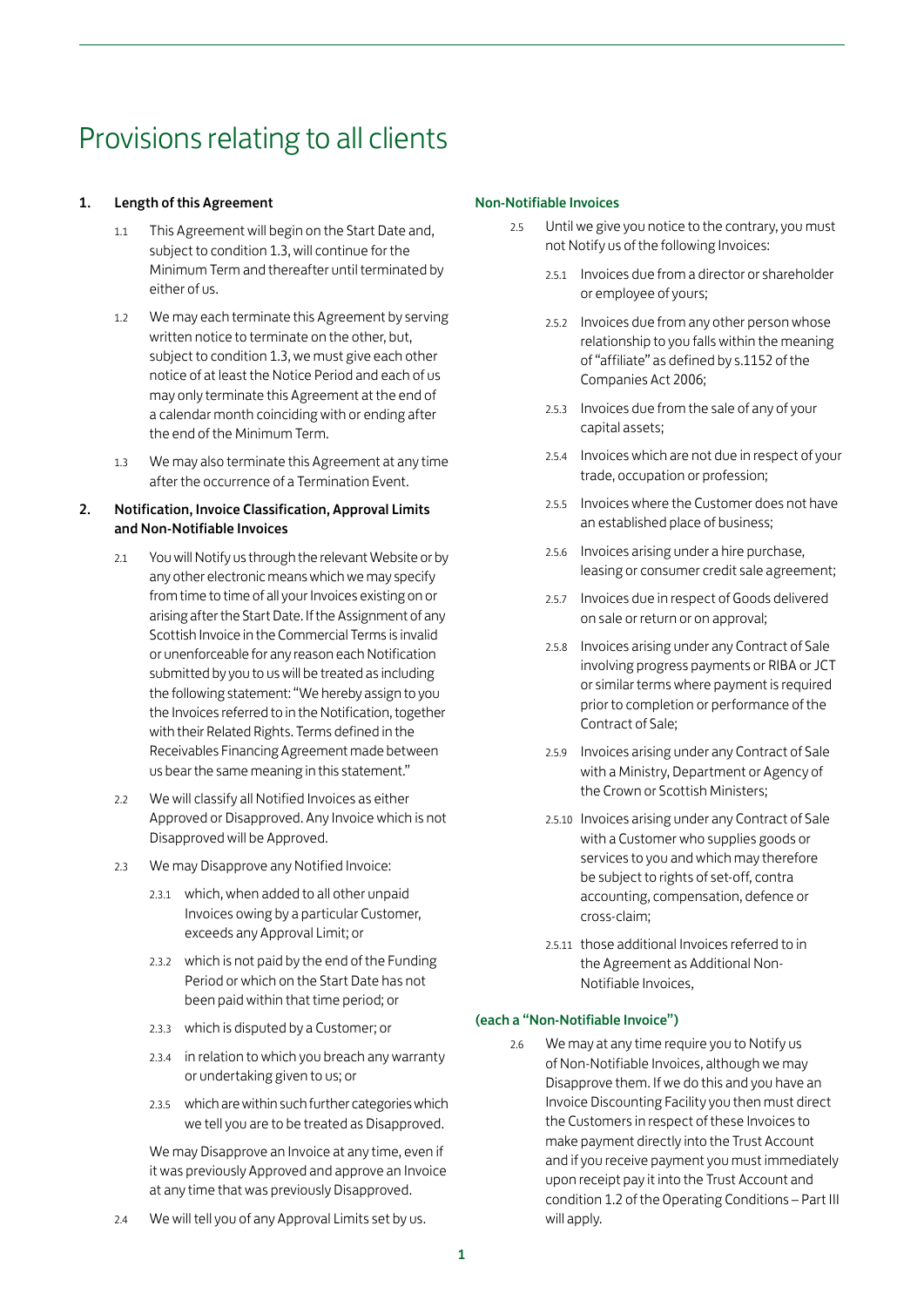2.7 We will only charge the Service Fee in respect of Non-Notifiable Invoices after we have given you notice under condition 2.6 of these Operating Conditions – Part II.

#### 3. Paying for invoices

- 3.1 The Purchase Price of each Invoice and its Related Rights is the amount of any Remittance (including any tax) received by us in or towards its payment less:
	- 3.1.1 any prompt payment or other discount, deduction, rebate or set-off allowed to the Customer; and
	- 3.1.2 our Fees and Charges.
- 3.2 We will pay you the Purchase Price by allowing you to draw from the Current Account up to the amount of your Availability:
	- 3.2.1 Advances in respect of Approved Invoices in the manner calculated in condition 4 of these Operating Conditions – Part II;
	- 3.2.2 the balance (after deduction of any Advance) of any Remittance received by us in or towards discharge of an Approved Invoice; and
	- 3.2.3 in respect of Disapproved Invoices, the amount of any Remittance received by us in or towards payment, when received by us.

Unless we agree otherwise, we will make Advances and pay the Purchase Price by bank transfer to the Payee Bank in Sterling and all transactions between us will be accounted for in Sterling.

#### 4. Current and other accounts

- 4.1 We will operate an account in your name called the Current Account. Any balance on this account represents the Purchase Price of Invoices less any Advances, our Fees and Charges and any other sums referred to in condition 4.3 of these Operating Conditions – Part II.
- 4.2 We will credit to the Current Account:
	- 4.2.1 on the relevant Collection Date, the amount of any Remittances received by us in or towards payment for Invoices;
	- 4.2.2 any Allowance and any rebate of our Fees and Charges allowed by us; and
	- 4.2.3 all payments received in or towards the Repurchase Price of Invoices.

We may credit to the Current Account any other payments which we receive for your account.

4.3 We will debit to the Current Account:

- 4.3.1 Advances and any other payments made to you or to your order;
- 4.3.2 all Fees and Charges (including any value added tax);
- 4.3.3 if applicable, the amount of our actual liability under any Contingent Instrument or Counter Indemnity issued by us pursuant to any Contingent Liability Facility;
- 4.3.4 any refund to a Customer of a credit balance on its account with you; and
- 4.3.5 any other sums actually, contingently or prospectively payable by you to us whether under this Agreement or any other facility made available by us to you.
- 4.4 We will also maintain a sales ledger control account. We will debit the Notified Value of all Invoices to this account. We will credit to the sales ledger control account:
	- 4.4.1 the amount of all payments received in or towards payment of Invoices;
	- 4.4.2 the value of any credit notes issued or any discounts provided to a Customer;
	- 4.4.3 all payments received in or towards the Repurchase Price of an Invoice;
	- 4.4.4 any other adjustments we reasonably consider necessary.
- 4.5 In order to calculate Availability, we will disregard all Disapproved Invoices on the sales ledger control account, apply the Advance Rate to that reduced figure and then deduct:
	- 4.5.1 any Debit Balance;
	- 4.5.2 any Reserves;
	- 4.5.3 any accrued Fees and Charges; and
	- 4.5.4 any liability of ours pursuant to a Contingent Liability Facility.
- 4.6 The Debit Balance must not exceed the Review Limit. If we are providing another Facility or any other facility either to you and/or other companies in your group, the aggregate Debit Balances across all your and their Current Account, loan or other accounts maintained by us shall not exceed any aggregate Review Limit specified in the Commercial Terms.
- 4.7 If you exceed your Availability or any Approval Limit or any Review Limit whether as a result of us designating an Approved Invoice as Disapproved, exercising our rights under conditions 4.8, 4.9 or 10.2 of these Operating Conditions – Part II or for any other reason, then, in the first instance, you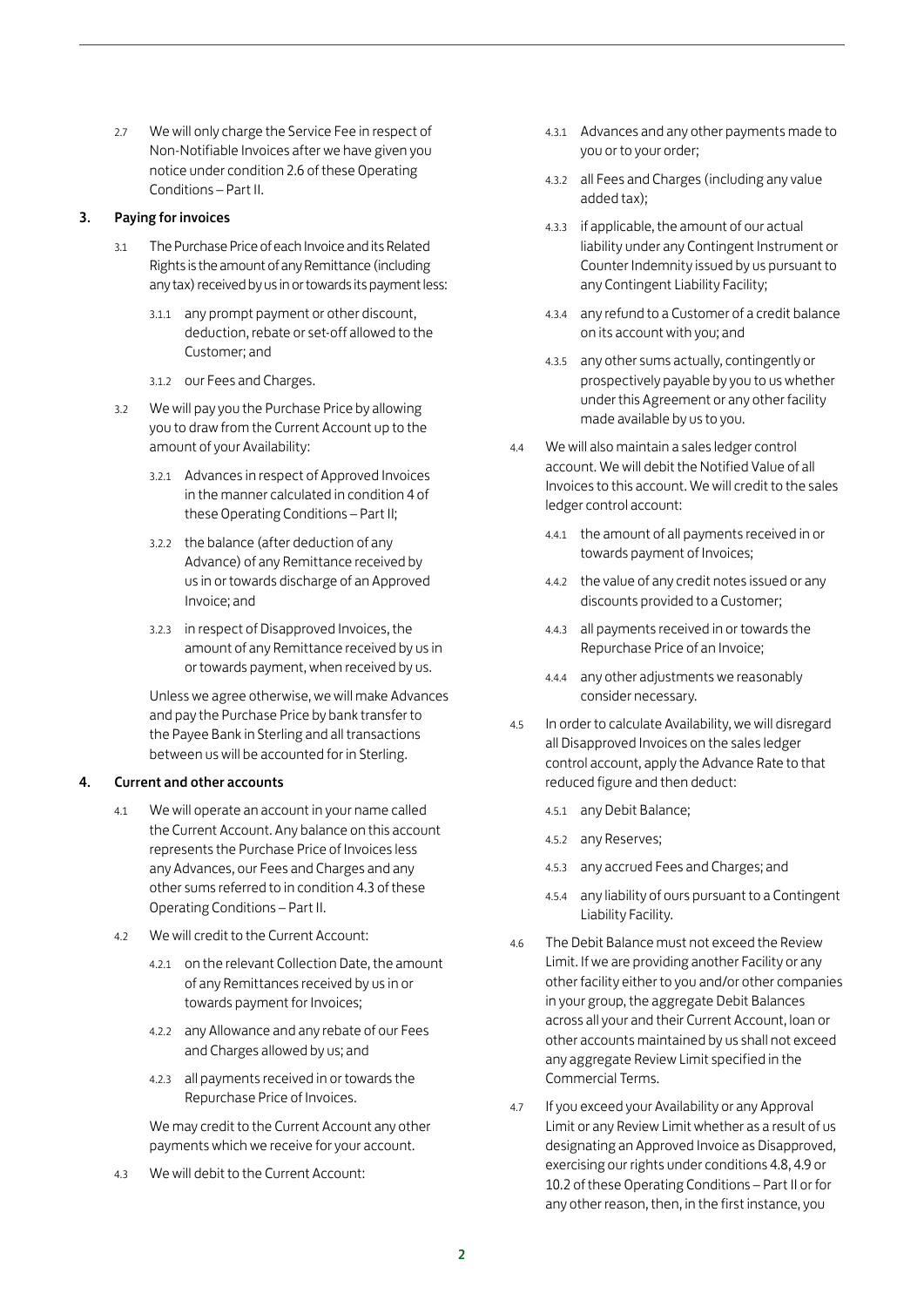must immediately bring your accounts back within such limits by Notifying further Approved Invoices and/or the receipt by us of Remittances. If you fail to do so, then you must pay the excess amount to us on our demand.

- 4.8 We may at any time, by written notice to you, with immediate effect vary:
	- 4.8.1 the Advance Rate in respect of all outstanding Approved Invoices and/or Invoices Notified to us after the date of such notice; and/or
	- 4.8.2 any Review Limit or Approval Limits; and/or
	- 4.8.3 the proportion of your Export Invoices in respect of which we will make Advances.
- 4.9 We may also from time to time apply a Reserve. We will determine the amount of any Reserve and will inform you of it from time to time.
- 4.10 In addition to the Current Account and the sales ledger control account, we may maintain such other accounts as we consider necessary for the operation of this Agreement.
- 4.11 We may pay a Customer any credit balance on that Customer's account.

#### 5. Collection of invoices

- 5.1 If you are a Client whose Facility is disclosed or whose agency to collect Invoices has been terminated, subject to the rights of any third party credit insurer this condition 5 will apply to you.
- 5.2 We may take whatever action we think is suitable to obtain payment of Invoices from your Customers. We may demand, exercise, obtain or otherwise deal with the Related Rights in whatever way we think is suitable (or refrain from so doing). We may settle, compromise or adjust any claim brought by or against us, upon such terms as we see fit. We may bring, carry on, defend or compromise any legal proceedings or form of alternative dispute resolution in any part of the world and in your or our name. We may engage collection agents, solicitors, barristers, advocates or such other professionals as we feel necessary for this purpose.
- 5.3 We do not have to bring or defend any proceedings, by or against us, even if you ask us to do so.
- 5.4 Subject to the terms of any third party credit insurance of an Invoice, we may allow a Customer a longer period to pay or agree to accept less than the Notified Value of an Invoice and this will not affect your Obligations to us.
- 5.5 You will:
	- 5.5.1 at your expense, help us to collect Invoices, by, for example, assisting us to review your records and other evidence, providing witness statements and procuring witnesses' attendance at court; and
	- 5.5.2 be bound by any act, decision or omission of ours in the exercise of our rights including any reduction in, or extinction of, the Purchase Price.
- 5.6 We may sell any returned Goods on such terms as we consider appropriate and we will treat the proceeds of sale as if they were payment of or towards the relevant Invoice.
- 5.7 We will not pay you compensation (other than where you have Debtor Protection) or damages and we will not have broken this Agreement if your Customer does not pay an Invoice.

#### 6. Our fees and charges

- 6.1 The Discount Charge, which is deductible from the Purchase Price, will, for administrative convenience, be applied daily to any Debit Balance and be debited every Working Day (or on such other basis as we may agree with you).
- 6.2 In return for our services you will, subject to any Minimum Fee arrangements, pay us the Service Fee. This fee will be calculated as the percentage stated in the Commercial Terms of the Notified Value of each Invoice Notified to us on the Start Date and thereafter throughout the Term of this Agreement. The Service Fee will be debited to the Current Account when Invoices are Notified to us. The Service Fee will not be reduced if the Net Value of an Invoice is less than its Notified Value or the Invoice is credited or not paid.
- 6.3 Any Allowance (if applicable) will be calculated daily on any credit balance on the Current Account and will be credited every Working Day (or on such other basis as we may agree) to the Current Account.
- 6.4 For the purposes of calculating the Discount Charge, any Allowance or any Under Utilisation Fee, any payment of or towards an Invoice shall be credited to the Current Account on its Collection Date.
- 6.5 If you serve notice to terminate this Agreement before the end of the Minimum Term or give us less notice than the Notice Period, we may accept such notice, although we do not have to do so. If we do accept your notice or following a Termination Event we may, in addition to all other Fees and Charges to which we are entitled under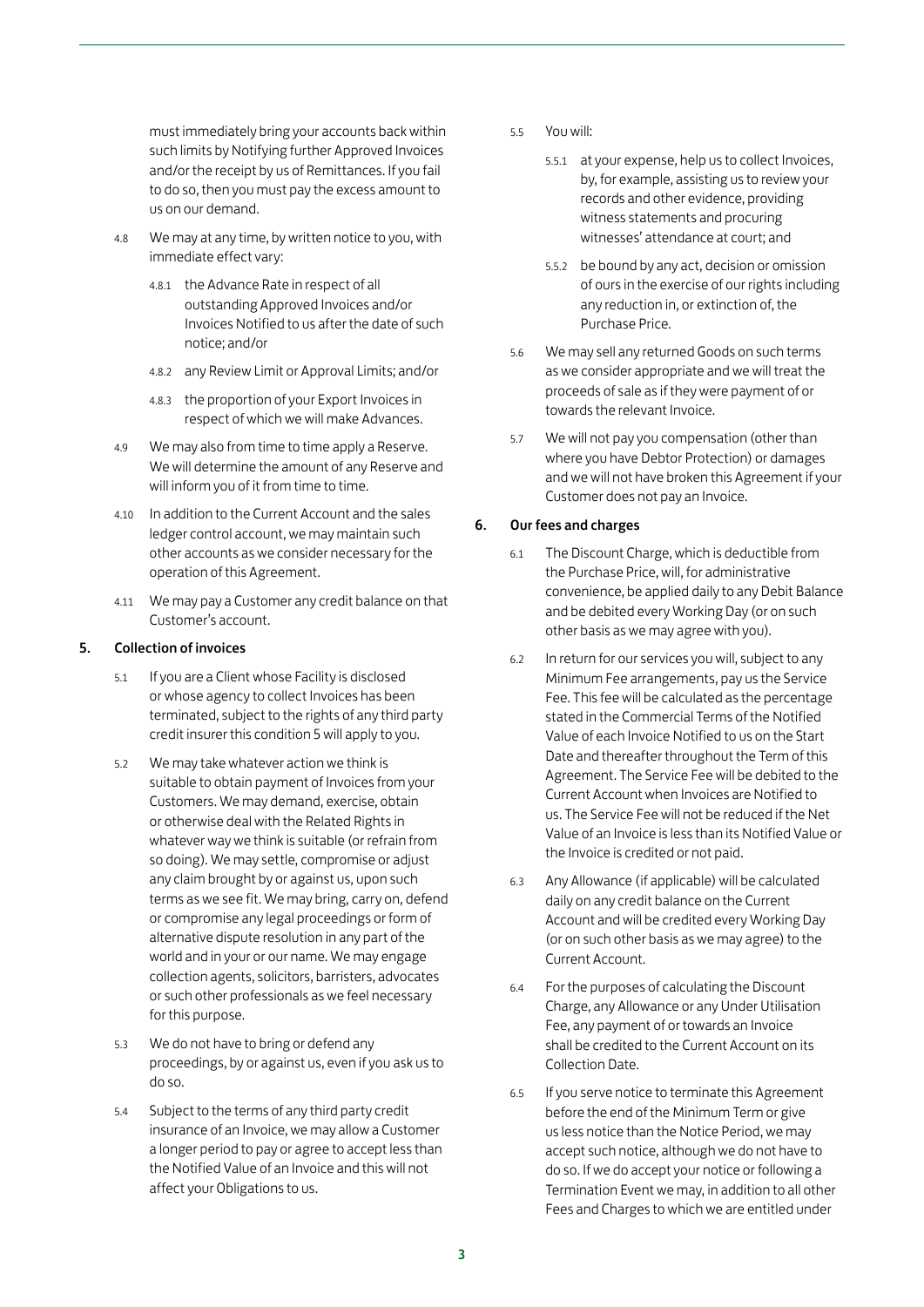this Agreement, charge you a termination fee calculated on the basis that for each month or part of a month that the Agreement is terminated before the end of the Minimum Term and/or the Notice Period you will pay us the higher of:

- 6.5.1 the total of the monthly average of: (i) the Service Fee and any Refactoring Charge; (ii) the net Discount Charge; and in the case of Invoice Discounting Clients (iii) any Trust Account charges and Facility Fee (and VAT thereon) which accrued during the 12 calendar months before we accepted your notice to terminate (or, if this Agreement has not operated for 12 months, the monthly average in the calendar months for which it has operated); or
- 6.5.2 the balance of any Minimum Fee for the unexpired portion of the Minimum Term or Notice Period plus the monthly average of the net Discount Charge and, in the case of Invoice Discounting Clients, all Trust Account charges and any Facility Fee (and VAT thereon) which accrued during the 12 calendar months before we accepted your notice to terminate (or, if this Agreement has not operated for 12 months, the monthly average in the calendar months for which it has operated).
- 6.5.3 Following a Termination Event we shall be entitled to consider the Minimum Term as 12 months, unless the Minimum Term specified in the Agreement is greater than 0 months when the Minimum Term in the Agreement shall apply, and a termination fee calculated as detailed in condition 6.5 may be charged.
- 6.5.4 Following a Termination Event we shall be entitled to consider the Notice Period as 6 months, unless the Notice Period in the Agreement is greater than 1 month when the Notice Period in the Agreement shall apply, and a termination fee calculated as detailed in condition 6.5 may be charged.
- 6.6 If we purchase an Invoice expressed in a currency other than Sterling then you will be responsible for all bank charges and commissions for collections and currency conversion and transfer charges specified in our Schedule of Fees and Charges.
- 6.7 Value Added Tax, where applicable, shall be added to all our Fees and Charges.
- 6.8 We will make all payments to you or to your order through BACS. If we agree to make a payment to you other than by BACS, we will charge you the transfer charge specified in our Schedule of Fees and Charges.

#### 7. Expenses, set off and indemnity

- 7.1 You will indemnify us (and in the case of condition 7.1.6 of these Operating Conditions – Part II, any bank operating the Trust Account or other account nominated by us) for all losses, actions, proceedings, costs, claims, demands, awards, fines, orders, expenses and liabilities (including legal fees) incurred by us (or such bank) (and any additional administrative time incurred by us charged at such rate as we shall reasonably determine) directly or indirectly as a result of:
	- 7.1.1 preserving or enforcing our rights under this Agreement and any security given for it;
	- 7.1.2 exercising any of our rights under condition 5 of these Operating Conditions – Part II (Collection of Invoices) or dealing with disputes relating to an Invoice;
	- 7.1.3 obtaining or enforcing a release of Invoices and Related Rights or waiver of rights, from any person with a Security Interest;
	- 7.1.4 the occurrence of a Termination Event;
	- 7.1.5 accepting and/or acting upon information or instructions purporting to come from you even if that information or those instructions subsequently prove to have been incorrect or unauthorised by you (except to the extent that our officers have been negligent or fraudulent);
	- 7.1.6 collecting and/or crediting to any Trust Account (or any other account nominated by us) any cheque or other negotiable instrument payable to you or endorsed in your favour;
	- 7.1.7 any claim by a Customer against us; or
	- 7.1.8 you breaching the DPA.
- 7.2 We may (but are not obliged) at any time without notice to you to:
	- 7.2.1 set-off against our liability to you any Obligation you owe to us; and/or
	- 7.2.2 combine or consolidate all or any of your accounts with us;

in either case whether arising under this Agreement or any other facility provided by us. In order to effect such set-off or combination of accounts, we may convert currencies at the Bank's spot rate of exchange prevailing at the time of setoff or combination. Your liability to us includes any amounts owing by you for goods, work or services provided to you by another of our clients. We may make a reasonable estimate of any amounts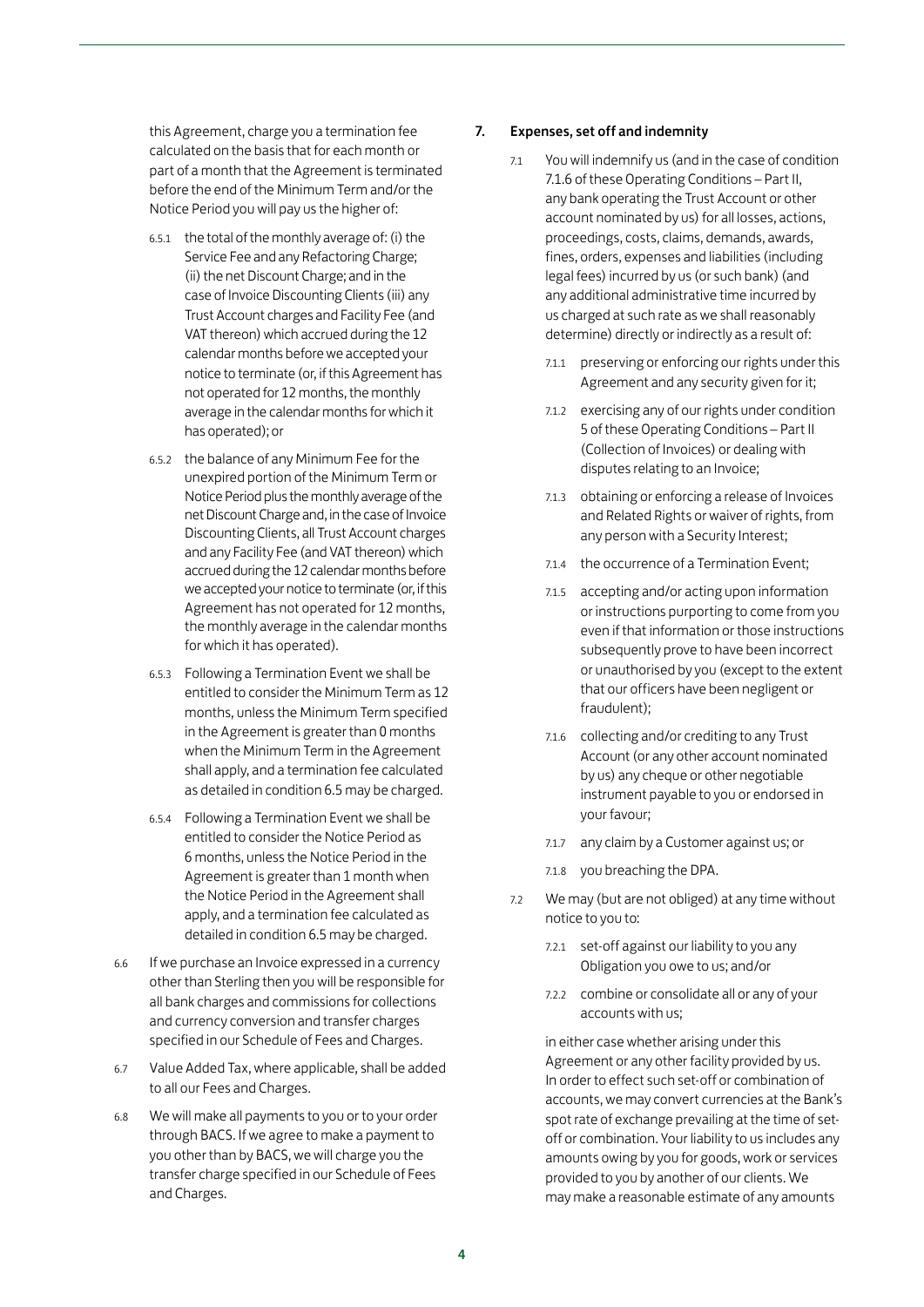contingently or prospectively due from you to us which cannot be calculated on the date we exercise set-off. You may not exercise any right of set-off or counterclaim against monies due from you to us.

- 7.3 You will be responsible for any stamp duty or other tax payable on any document transferring title (whether to you or us) to Invoices, Related Rights or Goods.
- 7.4 We may at any time, at your request or at our discretion, convert any payment received by us in or towards settlement of Invoices and/or any of our obligations to you or your Obligations to us which are owed in a currency other than Sterling into Sterling at the Bank's prevailing spot rate of exchange. Where the currency of the Current Account is different to that in which a Customer pays an Invoice and/or that in which the Purchase Price is paid and as a result there is an exchange rate loss or gain when the Invoice is paid, we shall debit any loss and credit any gain to the Current Account.
- 7.5 You must pay us all amounts due from you to us under the Agreement in the currency in which they are due, in full, without set-off or counterclaim and free and clear of all deductions and withholdings (other than those required by law).
- 7.6 If any deduction or withholding is required by law, you must:
	- 7.6.1 increase the amount payable so that, after making the minimum deduction or withholding required, we will receive and be entitled to retain a net sum at least equal to the sum which we would have received had that deduction or withholding not been made; and
	- 7.6.2 within 30 days of that payment, forward to us confirmation from the relevant tax authority evidencing receipt by the relevant tax authority of that deduction or withholding.

#### 8. Warranties

- 8.1 On the date of this Agreement and each time you Notify Invoices to us, you warrant that:
	- 8.1.1 except as disclosed to us in writing before the Start Date, there are no Security Interests affecting your Invoices and you have not sold your Invoices to any other person;
	- 8.1.2 you have told us about every material fact or matter which you know, or ought to have known, might influence us in deciding whether to enter into this Agreement or to classify an Invoice as Approved or

Disapproved or to accept person as a guarantor or in determining any Review Limit or Approval Limit;

- 8.1.3 all reports, accounts, and other information supplied to us are accurate and complete;
- 8.1.4 prior to the Start Date you did not have any employees and/or workers who spent all or the majority of their time performing those tasks which we will perform under this Agreement;
- 8.1.5 you are not engaging nor have you engaged in any transaction that evades or avoids, or has the purpose of evading or avoiding, or breaches or attempts to breach, directly or indirectly, any Sanctions applicable to you.
- 8.2 The warranty in condition 8.1.2 of these Operating Conditions – Part II includes any past Insolvency of your directors or shareholders or of any company in which they have been interested or any disqualification at any time of any of your directors or any shadow directors (as defined by the Insolvency Act 1986) from acting as a director.
- 8.3 In relation to each Invoice Notified to us, you warrant, both on the date of Notification and on each Working Day until that Invoice is paid, that:
	- 8.3.1 the Contract of Sale giving rise to the Invoice:
		- i. is valid and enforceable against the Customer;
		- ii. is governed by English law or Scottish Law or another law approved by us in writing;
		- iii. provides for the Customer to submit to the jurisdiction of the English or Scottish Courts or an Approved Country;
		- iv. does not include any prohibition against Assignment of the Invoice or the Contract of Sale;
		- v. provides for payment in Sterling or an Approved Currency;
		- vi. provides for payment on or before the end of the Funding Period;
		- vii. does not provide for cash on delivery, sale or return or for payment in advance or by stage payments;
		- viii. arises from your normal trading activities disclosed to us before the Start Date;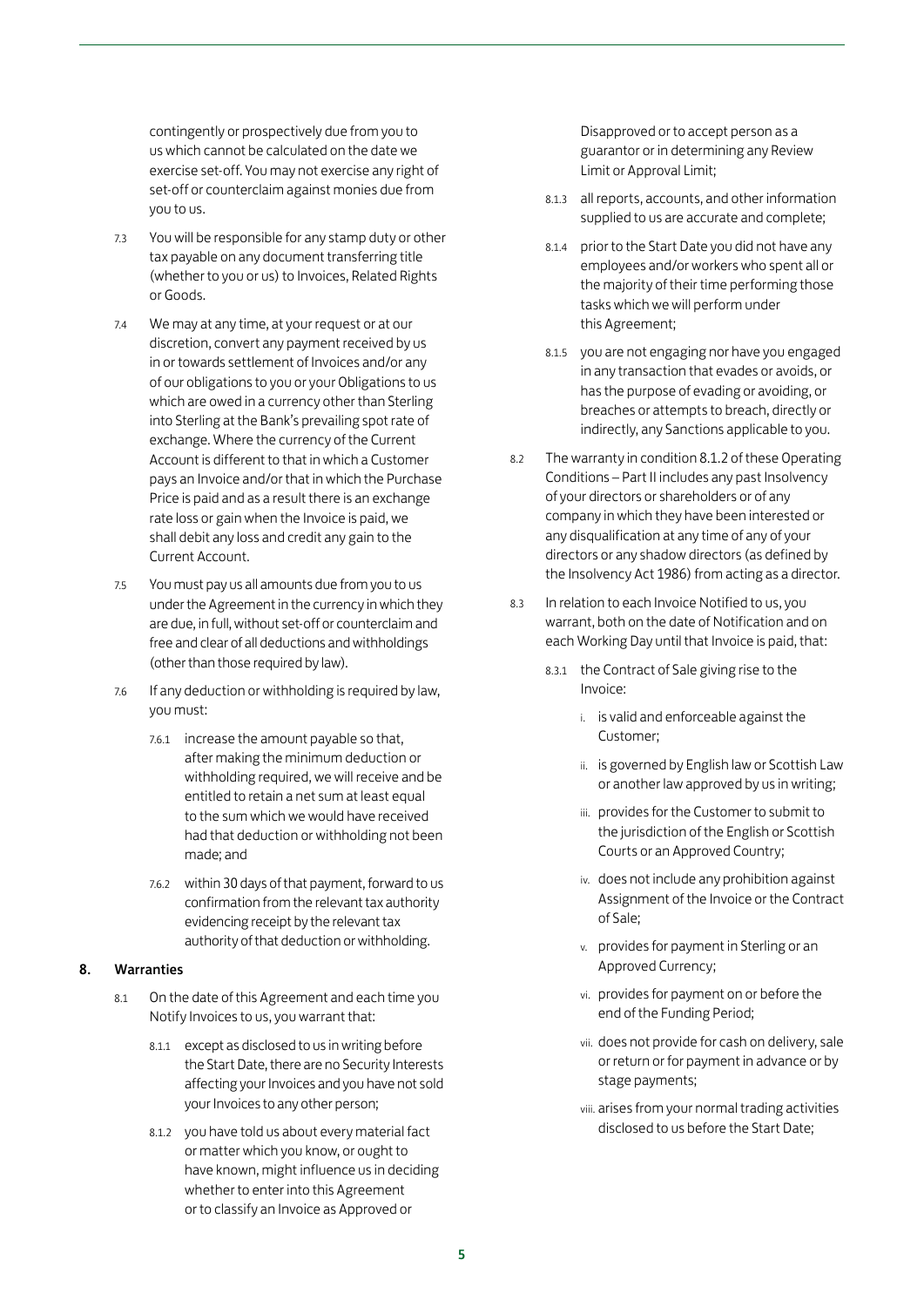- 8.3.2 the Invoice relates to an actual sale and you have delivered the Goods or carried out the works or services to which the Invoice relates according to the Contract of Sale;
- 8.3.3 you have sent to your Customers all Invoices Notified to us and, in the case of Clients whose Facility is disclosed, those invoices and all reminders and statements include notices of assignment or assignation in our preferred form;
- 8.3.4 the details of the Invoice Notified to us are correct and complete and the Invoice has not been Notified to us before;
- 8.3.5 the Notified Value of each Invoice is the amount due in respect of it and any prompt payment or bulk order discount does not exceed that agreed by us;
- 8.3.6 no right of set-off, compensation or counterclaim exists which will reduce or extinguish the Notified Value of an Invoice or affect our ability to collect the Invoice in full;
- 8.3.7 so far as you are aware, the Customer is credit worthy and is not Insolvent;
- 8.3.8 the Customer is not an Associated Business;
- 8.3.9 to the extent referred to in the Invoice, the Contract of Sale has been performed and the Invoice has become due;
- 8.3.10 there is no Security Interest, trust, tracing or other third party claim which may adversely affect our title to an Invoice, its Related Rights or Goods;
- 8.3.11 the Customer has an established place of business in England and Wales, Scotland or, if you Notify us of Export Invoices, an Approved Country;
- 8.3.12 is not a Non-Notifiable Invoice;
- 8.3.13 if the Invoice is an Export Invoice, you additionally warrant that:
	- i. the Customer is not a Sanctioned Entity and has all licences and permits necessary to import and pay for the Goods and/or services in the Approved Country; and
	- ii. the export of the goods or services and payment by the Customer is not unlawful under any applicable law.

#### 9. Undertakings

- 9.1 You agree with us that you will:
	- 9.1.1 tell us immediately:
- i. about any dispute (whether justifiable or not) between you and a Customer and any claim or attempt by a Customer to pay less than the Notified Value of an Invoice and give us copies of any correspondence;
- ii. anything which may affect a Customer's credit worthiness;
- iii. if any person claims or tries to claim title to Goods;
- iv. if whoever controls or manages your company or business changes;
- v. if you breach any of your warranties to us;
- vi. about any Associated Business and if they start or stop trading;
- vii. about any returned Goods;
- viii. if you purchase goods or services from or owe any money to any Customer or there are any contracts or other arrangements between you and your Customer, which could reduce the Notified Value of an Invoice;
- 9.1.2 if we ask:
	- i. give us any information about your Customers that we require;
	- ii. send us proofs of delivery or other evidence that you have delivered Goods or performed your services according to the Contract of Sale;
	- iii. tell us about your bank accounts and if you open any bank account and, if we request, send us copies of any bank statements;
	- iv. at your own expense, formally assign to us in the way we require specific Invoices and their Related Rights including the benefit of any credit insurance policy;
	- v. keep any returned Goods separate from other Goods and deliver them to us or deal with them as we direct;
	- vi. provide us with such information regarding your business as we require and enter into discussions with us to review the terms of, and operation of, your Agreement;
- 9.1.3 try to resolve promptly any Customer's disputes and claims;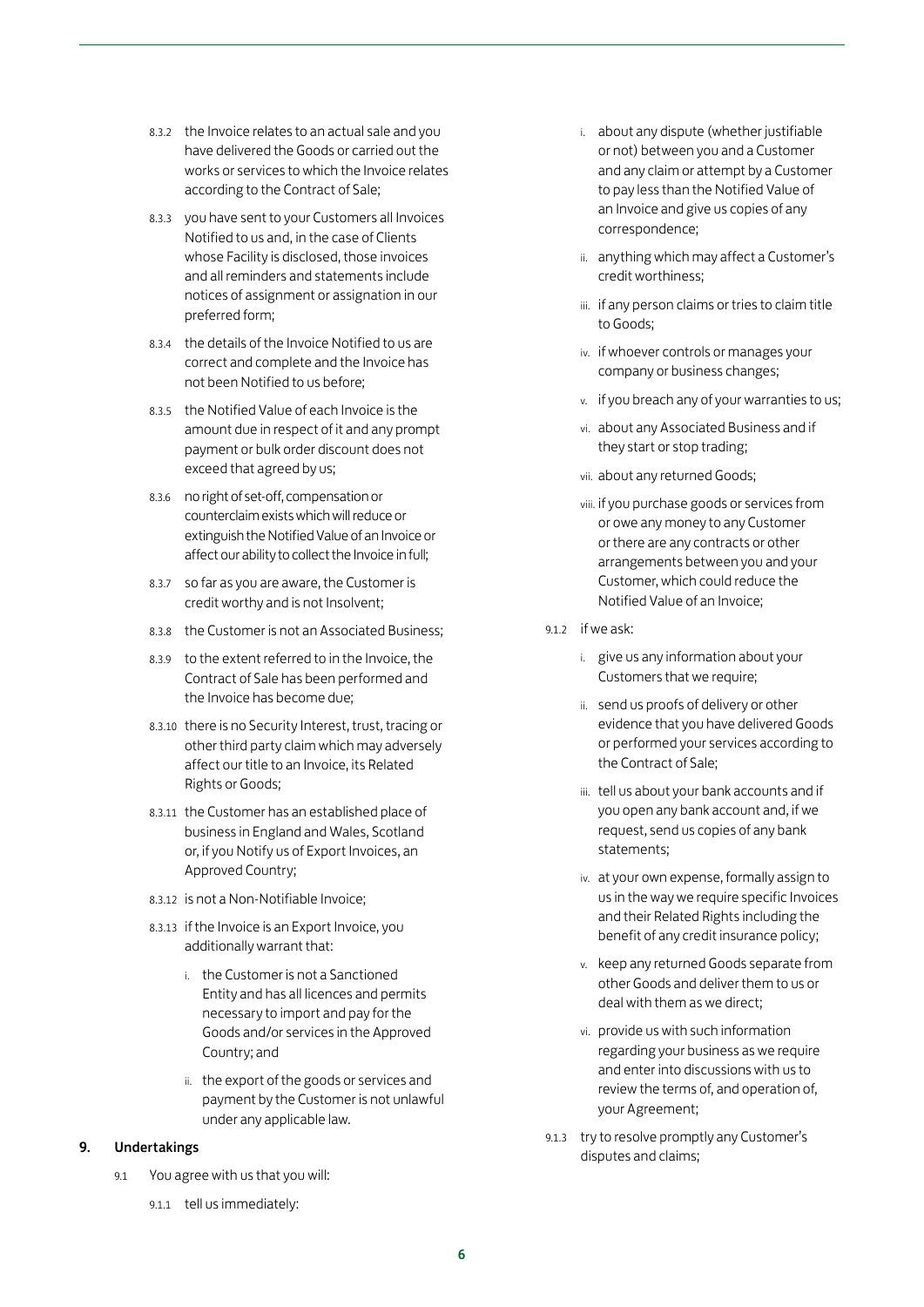- 9.1.4 not vary any payment terms or settlement discount in respect of any Invoice nor waive, vary, rescind or terminate any Contract of Sale;
- 9.1.5 promptly perform any continuing obligations under any Contract of Sale, such as repairing or maintaining Goods, providing drawings, documents or information, or performing any other services or obligations;
- 9.1.6 promptly raise and send to a Customer any credit note that is validly due and then Notify it to us. However, we may at any time require you either:
	- i. to send credit notes to us for approval and we may send or refuse to send them to your Customers; or
	- ii. to stop issuing credit notes without our specific agreement;
- 9.1.7 promptly Notify us of any other matters (such as early payment or bulk purchase discounts) which may cause the Notified Value of Invoices to be reduced or extinguished and not, without our specific agreement, grant any prompt payment or bulk purchase discount;
- 9.1.8 keep to any procedure we set in relation to the day to day administration of this Agreement and send us any documents we ask for;
- 9.1.9 allow our employees or agents to enter your premises (or any location where Goods or records are stored) at any reasonable time in order to:
	- i. audit and verify your sales ledger and to ensure that you are adhering to the procedures we require (in respect of which we may charge a fee);
	- ii. remove (or at your expense) copy or check the terms of Contracts of Sale, your purchase ledgers, your accounting records (including the status of your preferential creditors), correspondence, orders and any other documents or computer files we require;
	- iii. review those Related Rights capable of review, inspect Goods, or complete a Contract of Sale or collateral contract;
- 9.1.10 maintain accurate accounting books and records and have them audited, (except is so far as you are exempted from the requirement to have your accounts audited), at least once every year and as soon as the

accounts have been signed off or at the latest within four months of the end of your financial year send us a copy of your audited accounts, together with any statement from your auditors;

- 9.1.11 give us notice immediately if, for any reason, you fail to pay VAT, PAYE or any corporate tax when due;
- 9.1.12 promptly send us any other financial or other information we may request relating to your business or affairs;
- 9.1.13 give our bankers such instructions or indemnities as they may require to collect non-transferable instruments made payable to you; and
- 9.1.14 provide us with such security as we may from time to time reasonably require to secure your Obligations to us.
- 9.2 You will not, except where we have agreed in writing, create any Security Interest over your Invoices or rights under this Agreement nor factor nor discount your Invoices other than to us

#### 10. Termination Events

- 10.1 Each of the following is a Termination Event:
	- 10.1.1 you breach any warranty, undertaking or other obligation given or undertaken by you in this Agreement unless such breach is capable of being remedied and not remedied within 5 (five) Business Days of the earlier of us giving notice to you or you becoming aware of such breach;
	- 10.1.2 you fail to pay any sum due from you to us under this Agreement unless the failure to pay is caused by administrative or technical error and payment is made within 3 (three) Business Days of its due date;
	- 10.1.3 you become Insolvent, or any step is taken which could result in you becoming Insolvent or, where you are a natural person, you die or become of unsound mind or become a patient for the purpose of any statute relating to mental health;
	- 10.1.4 you fail to pay any sum due under any other financing facility made available by us or any other person to you within any applicable grace period specified in such document or otherwise breach the terms of any such facility and such breach, if capable of remedy, is not remedied within 10 (ten) Business Days of its occurrence;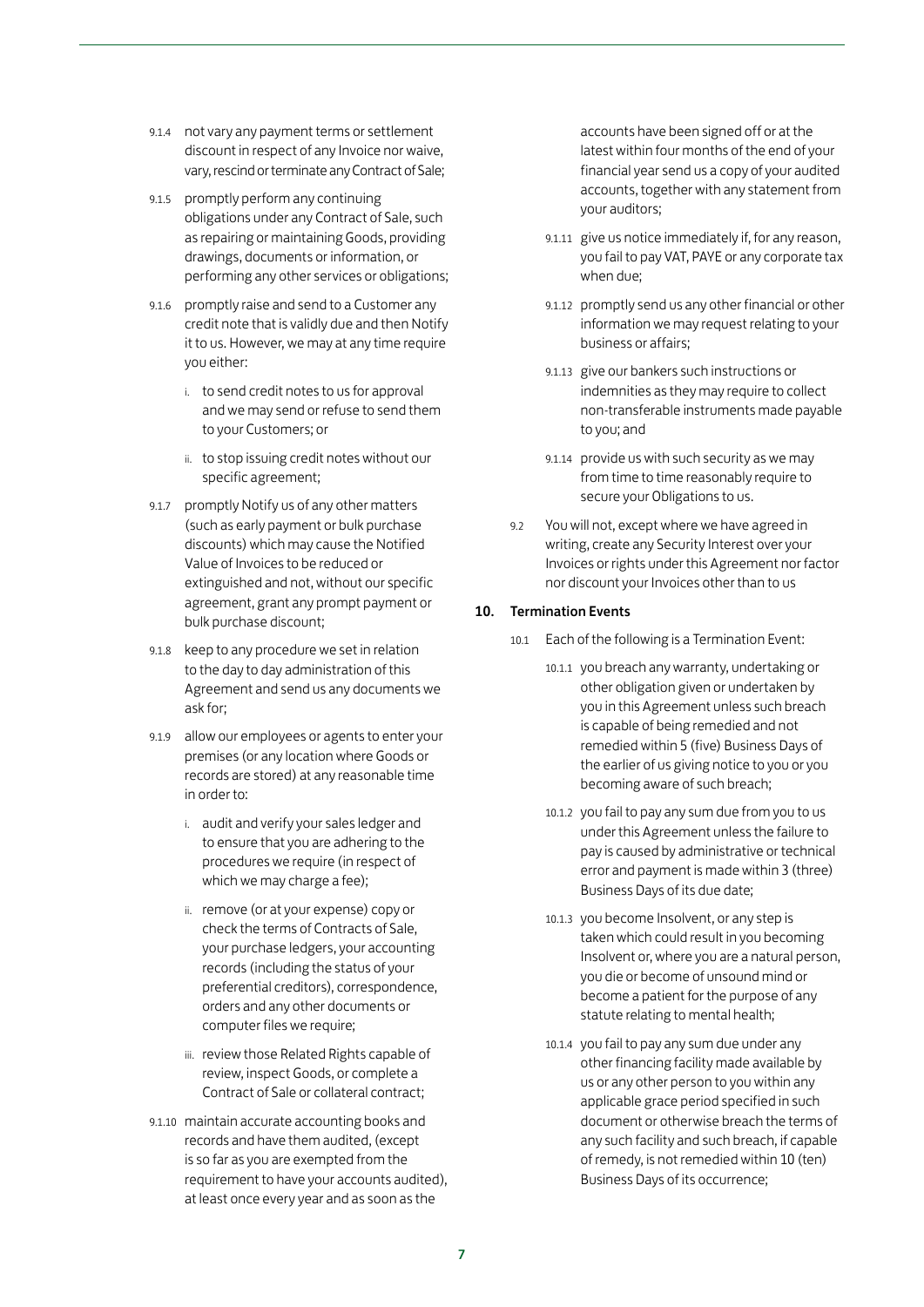- 10.1.5 without our prior written consent, you sell or dispose of the whole or a substantial part of your undertaking, property or assets or cease to carry on the business conducted by you on the date of this Agreement;
- 10.1.6 without our prior written consent, there is a material change in composition of your board of directors or partners or senior management or any change of 10 per cent or more in the immediate or ultimate ownership of your shares or in your constitution or composition;
- 10.1.7 we in our absolute discretion consider there is a deterioration in your financial condition or in your creditworthiness or in your operating performance or your management and control or in your general day to day administration and organisation or in your sales ledger administration or credit control procedures;
- 10.1.8 any person, who has waived or released its rights to your Invoices or their Related Rights, withdraws or attempts to withdraw, such waiver or release or otherwise asserts any interest in your Invoices or Related Rights;
- 10.1.9 this Agreement or any guarantee, indemnity or Security Interest granted as security for your Obligations to us ceases to be legally valid, binding or enforceable or it is or becomes unlawful for you or any other person to perform your or their obligations under this Agreement or such guarantee, indemnity or security or any such person dies or becomes Insolvent or you or any such persons gives or attempts to give notice terminating, amending or withdrawing such guarantee, indemnity or security and, as a consequence of which, we, in our absolute discretion, determine that we cease to hold adequate Security, guarantees or indemnities in respect of your Obligations to us.
- 10.2 Upon or at any time after a Termination Event has occurred (whether or not we actually terminate this Agreement) or following the expiry of any notice to terminate this Agreement, we may by written notice to you (and as well as exercising any of our other rights under this Agreement or any other facility we have made available to you) do all or any of the following (either at the same time or at separate times):
	- 10.2.1 if the Facility has not been disclosed to your Customers, we may disclose the Facility to your Customers and simultaneously or at a later date cancel your agency to collect Invoices;
- 10.2.2 reduce the Advance Rate to zero or such other percentage as we may decide;
- 10.2.3 classify all or any Invoices as Disapproved;
- 10.2.4 apply a Reserve in such amount as we may decide;
- 10.2.5 combine your Current Accounts (if you have more than one) and any loan or other accounts maintained by us;
- 10.2.6 refuse requests for Advances from the Current Account;
- 10.2.7 demand immediate payment of:
	- i. any Debit Balance on your Current Account (or combined Current Accounts);
	- ii. any Fees and Charges or other monies or liabilities which you owe us actually, contingently or prospectively. If we cannot calculate the precise amount owing to us on the date of demand we may include a reasonable estimate in our demand;
- 10.2.8 require you to repurchase any or all outstanding Invoices in accordance with condition 11 below;
- 10.2.9 debit to your Current Account, in addition to any other fees to which we may be entitled, a collect-out fee as specified in our published Schedule of Fees and Charges in respect of the additional services and administration which will be provided by us following a Termination Event together with an amount in respect of any out of pocket expenses which we suffer or incur in respect thereof;
- 10.2.10 terminate this Agreement and charge you the fees for early termination (if applicable) referred to in condition 6.5 above;
- 10.2.11 at your cost, appoint accountants or any other professional to investigate your business, assets or affairs, to ascertain your financial position or, in the case of Invoice Discounting Clients, review your sales ledger administration and/or credit control procedures;
- 10.2.12 if you are an Invoice Discounting Client, request you to start Notifying Non-Notifiable Invoices to us and/or convert you to a Factoring Client;
- 10.2.13 if you have Debtor Protection, terminate it;
- 10.2.14 terminate any access to E-Bonded or any other Lloyds Banking Group provided systems.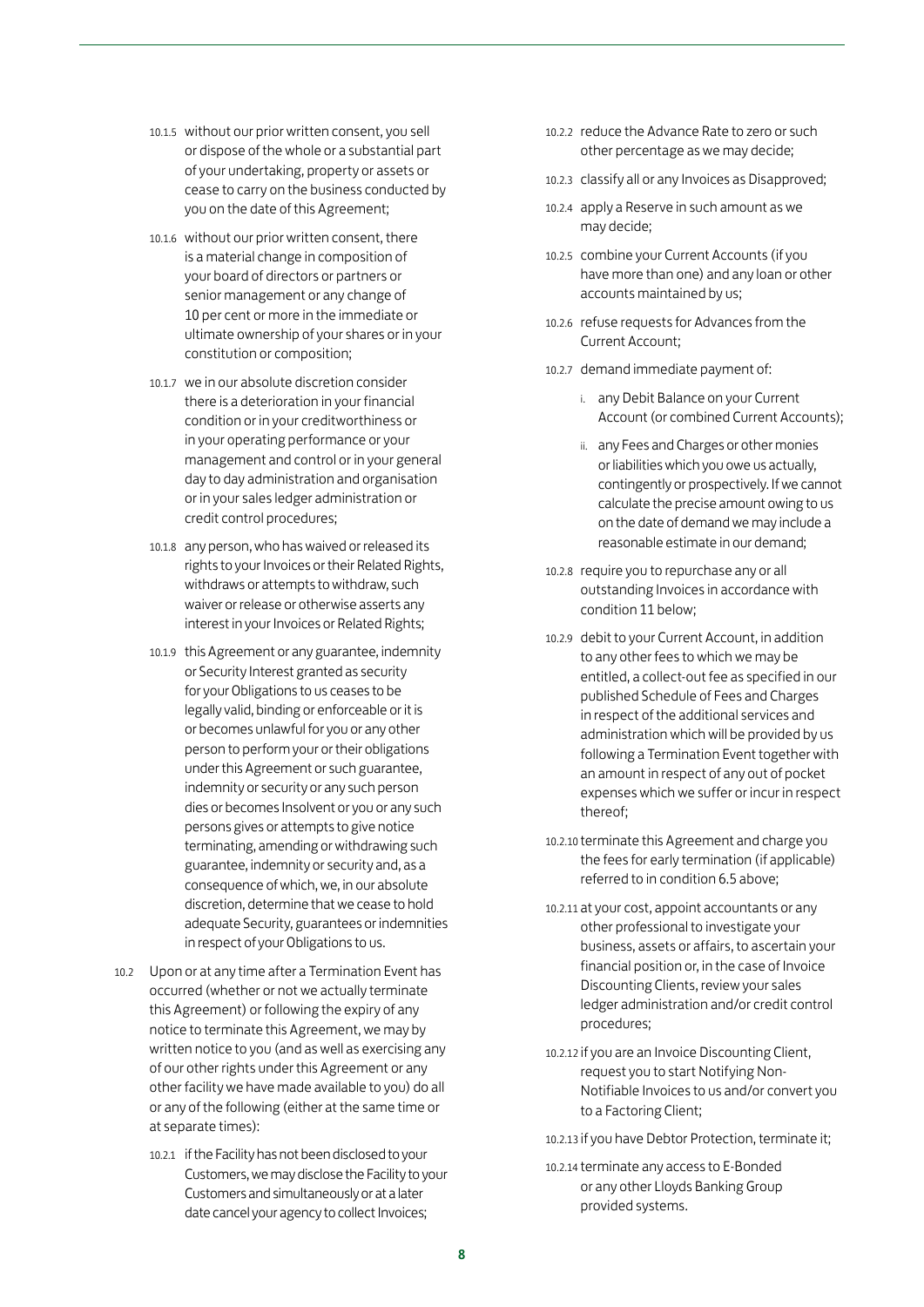10.3 Termination of this Agreement will not affect any of your or our respective rights and obligations which arose under it prior to such termination and, in particular, our rights in respect of Invoices assigned to us and our power of attorney will survive such termination. You will continue to Notify Invoices to us during any period of notice to terminate this Agreement and after the occurrence of a Termination Event until, in either case, repayment of all Debit Balances. Such rights and obligations shall only cease when all monies due from you to us and from us to you have been paid in full.

#### 11. Repurchase

- 11.1 We may at any time require you to repurchase an Invoice as a consequence of which we will reassign all or any Invoices and their Related Rights to you upon payment by you to us of the Repurchase Price in respect of that Invoice.
- 11.2 Upon payment of the Repurchase Price by you for an Invoice, our rights in that Invoice and its Related Rights will transfer to you. We will, if requested by you, at your expense, execute a formal reassignment or retrocession to you of any Invoices repurchased and give notice of such repurchase to your Customers. As trustee of the trust created under the Agreement of Scottish Invoices and where any such Invoice is held in that trust, you will first transfer it to us as beneficiary of the trust to enable us to give you any re-assignment or retrocession that you need.

#### 12. Communications between us

- 12.1 Unless we agree otherwise, you will Notify us of all Invoices, credit and debit notes, daily cash collections (if you are an Invoice Discounting Client) and of any other information we may require electronically through the Website or by any other electronic means which we may specify from time to time and in such format as we may require.
- 12.2 We will provide regular statements to you relating to your accounts with us electronically through the Website, unless we agree otherwise. It is your responsibility to access this information and other communications from us by accessing the Website on a regular basis. Unless you give notice to us within 30 days of us posting your statement to the Website that any item is incorrect, then, that statement will be binding upon you, unless we have made an obvious error.
- 12.3 All information we provide to each other through the Website or by any other electronic means which we may specify from time to time (unless corrupted as a result of technical failure) has the same status as if it had been in writing or other

printed form and signed by the provider and neither of us will challenge the validity of such information solely because it was prepared, sent or received only in electronic form. We may require you to provide hard copies of any information provided by you electronically.

- 12.4 In any proceedings or claim, you will accept and be bound by a certificate signed by us as to the balance on any accounts and the amounts due and owing by either of us to the other, unless we have made an obvious error and you consent to the registration of this Agreement and any such certificate for preservation and execution in Scotland.
- 12.5 We may accept and rely upon any signature, communication or information ostensibly sent by you even though you may not actually have given or sent it or the sender or provider had no authority to send or provide it. This applies whether the communication is written, oral or through the Website, or by any other electronic means which we may specify from time to time.

#### 13. Variations

- 13.1 We may change any term of the Operating Conditions at any time by giving you 30 days' notice (or such longer notice period as required by law or regulation) of that change in writing. If you do not wish to accept the change, you may terminate the Facility in accordance with condition 1.2 above and pay all amounts you owe under the Facility by sending a notice to us no later than 60 days after we gave you notice of the change.
- 13.2 We may vary the Fees and Charges or introduce a Fee and Charge at any time. If we wish to do this we will give you 30 days' written notice (or such longer notice period as required by law or regulation) of the proposed change(s) to the Fees and Charges which will come into effect at the end of the notice period. We may unilaterally, without giving you notice, vary the Advance Rate, Approval Limit, Review Limit, proportion of your Export Invoices in respect of which we will make Advances or any Reserve in accordance with this Agreement. If we agree to provide you with an additional Facility, then, we will both agree the Commercial Terms which are to apply and we will provide these to you in hard copy form. Any letter or other agreement adopting such additional Commercial Terms and/or Operating Conditions which is signed on behalf of each of us shall be deemed to supplement the Commercial Terms and/or Operating Conditions from the date such letter or other agreement is received by us or such other date we stipulate.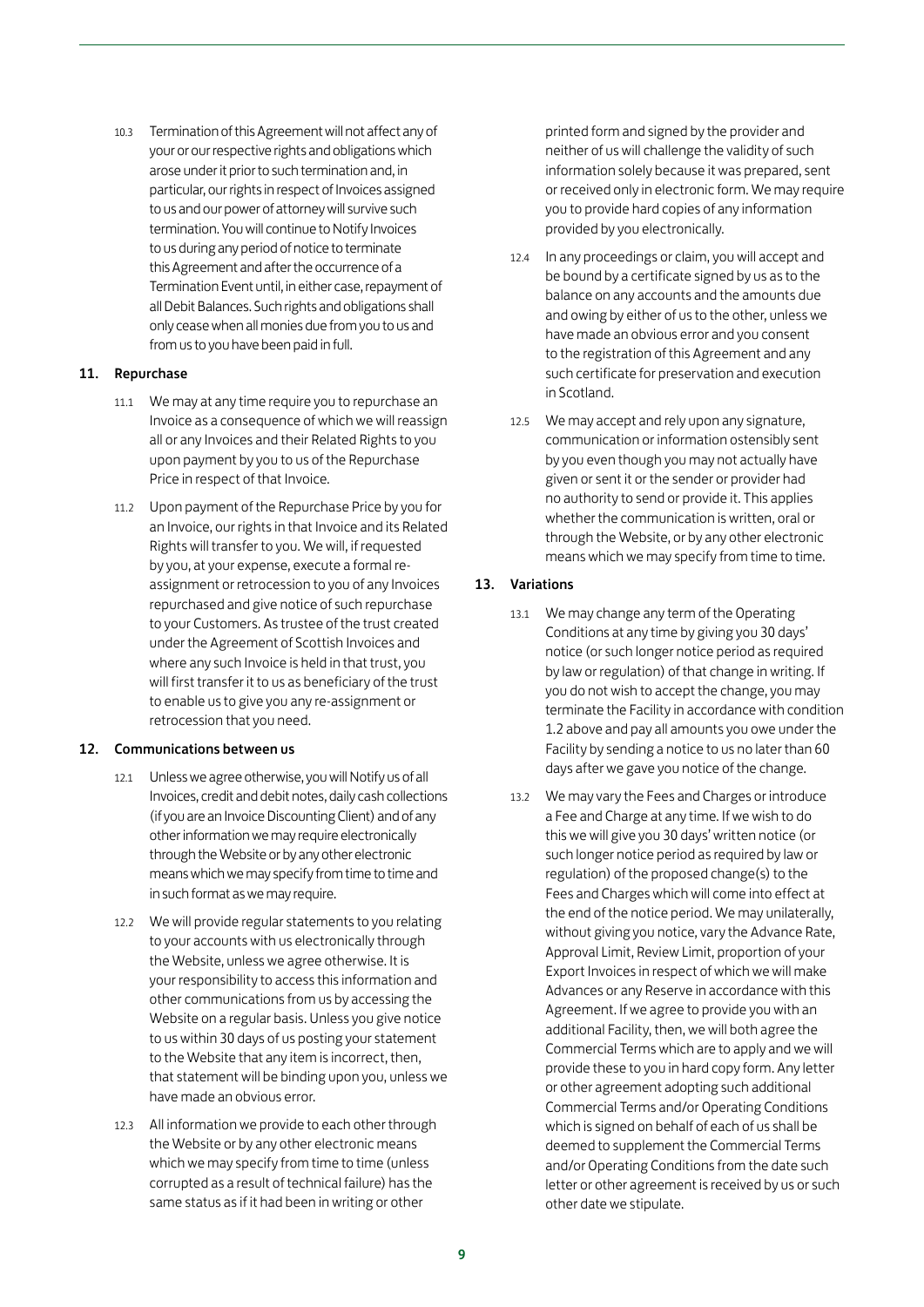#### 14. Communications with professionals and others

#### 14.1 We may:

- 14.1.1 provide your bank or any company in the Group or your auditors, accountants and other professional advisers with such information as they may require in relation to your business and affairs and the terms, operation and account balances under this Agreement;
- 14.1.2 obtain from your bank, auditors, accountants and other professional advisers such information as we may require:
- 14.1.3 obtain from your Customers their consent to taking of references from their bankers.
- 14.2 You have (or will) authorise the persons referred to above to give us such information.
- 14.3 We may disclose such information about you and any other person as we see fit to any potential assignee, transferee, sub-participant, subcontractor or delegate of our rights or obligations under this Agreement.

#### 15. Data protection

- 15.1 You agree that any and all information you supply to us or that we may otherwise acquire relating to any individual associated with or engaged by your business and/or a Customer's business (including but not limited to a sole trader, director, shareholder, partner, member, employee, guarantor and/or indemnifier) may be used by us for the purposes of:
	- 15.1.1 deciding whether to enter into the Agreement with you;
	- 15.1.2 performance of the Agreement and/or any other ancillary or related agreement; and/or
	- 15.1.3 exercising our right and/or obligations under the Agreement and/or any other ancillary or related agreements;

and may be disclosed to and/or used by the Bank and any company in the Group and/or any credit reference agencies and fraud prevention and/or prosecution agencies.

- 15.2 If false or inaccurate information is provided and fraud is identified, details will be passed to fraud prevention agencies.
- 15.3 Law enforcement agencies may access and use the information recorded with fraud prevention agencies.
- 15.4 We and other organisations may also access and use the information recorded with fraud protection agencies to prevent fraud and money laundering, for example, when:
	- 15.4.1 checking details on applications for credit and credit related or other facilities;
	- 15.4.2 managing credit and credit related accounts or facilities;
	- 15.4.3 recovering debt;
	- 15.4.4 checking details on proposals and claims for all types of insurance; and
	- 15.4.5 checking details of job applicants and employees.
- 15.5 Please contact us if you want to receive details of the relevant fraud protection agencies.
- 15.6 We and other organisations may access and use from other countries the information recorded by fraud protection agencies.
- 15.7 Where you provide Personal Data to us about any individual who is not a party to the Agreement, you warrant and undertake that the individuals concerned have explicitly agreed to the use and disclosure of such Personal Data (which may include Sensitive Personal Data) in accordance with the terms of this condition 15 of the Operating Conditions – Part II.
- 15.8 You warrant that you are registered under the DPA as a data controller and that your registration covers the processing of Personal Data in accordance with this Agreement.
- 15.9 You warrant that you shall process any Personal Data of which we are a data controller (as defined under the DPA) in accordance with any and all data protection legislation in force form time to time. In processing such Personal Data, you shall act only upon instructions given to you by us, unless otherwise required by law and/or by the data subject where appropriate.
- 15.10 You warrant to take appropriate technical and organisational security measures in order to safeguard the Personal Data being processed in accordance with this Agreement, from accidental loss or destruction and from any unlawful forms of processing. You shall give us notice immediately of any breaches of security in relation to such Personal Data immediately upon becoming aware of such breaches. We shall be entitled to carry out and/or engage a third party to carry out on our behalf, an audit of your premises to check your compliance with this condition 15 of the Operating Conditions – Part II.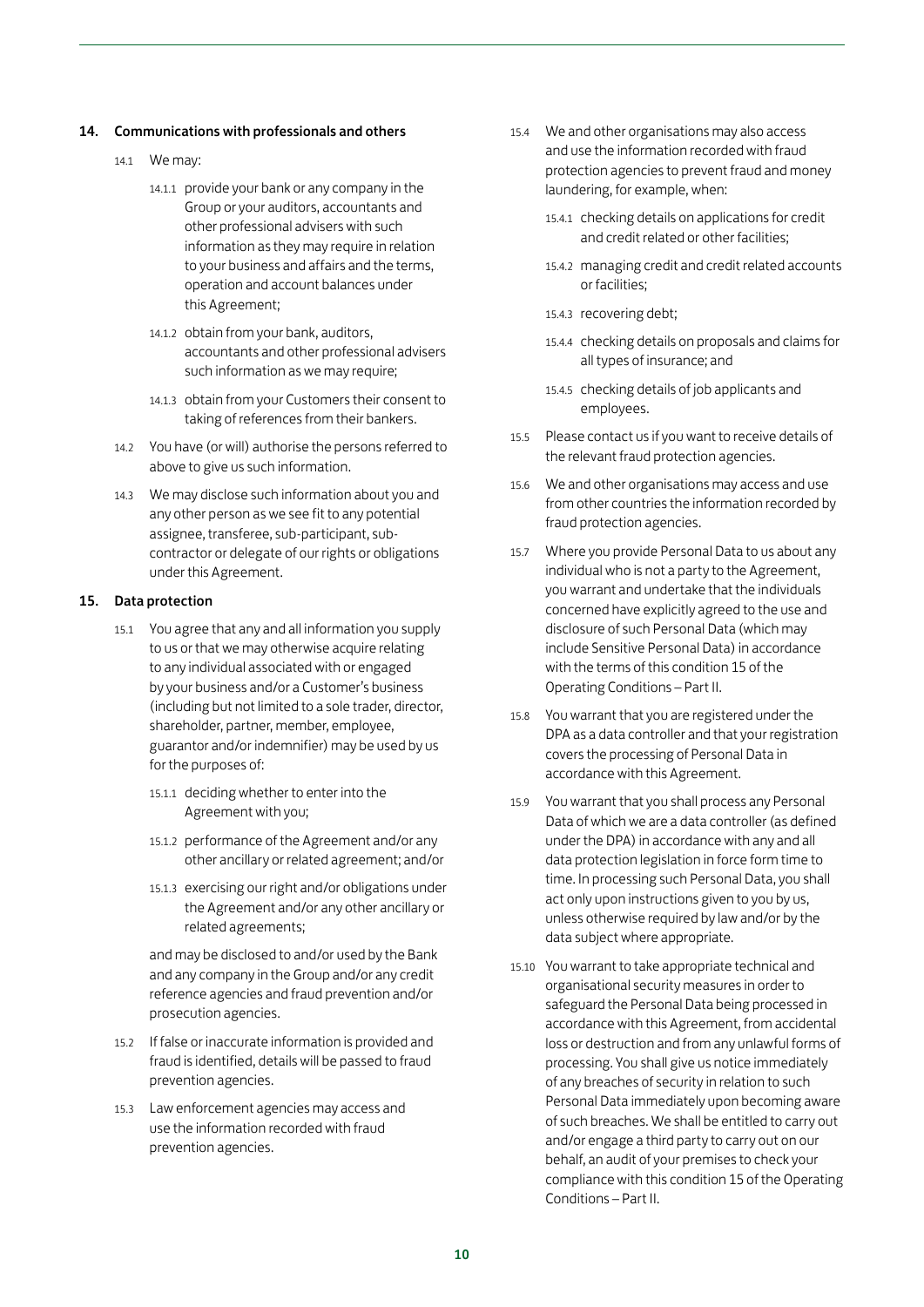- 15.11 We shall be entitled to transfer any Personal Data processed in accordance with this Agreement outside the EEA. You warrant and undertake that you have obtained any necessary consents from relevant individuals for such transfer.
- 15.12 We will comply with our obligations as a data processor under the seventh principle set out in Schedule 1 to the DPA and accordingly we:
	- 15.12.1 confirm that we have appropriate technical and organisational measures in place against unauthorised or unlawful processing of Personal Data and against accidental loss or destruction of, or damage to, Personal Data held or processed by us and that we have taken reasonable measures to ensure the reliability of any staff who have access to Personal Data processed in connection with the Facility;
	- 15.12.2will act only on your instructions in relation to the processing of any Personal Data in connection with the Facility; and
	- 15.12.3 will allow you access to our premises on reasonable notice to inspect our procedure described above.

#### 16. Partnerships and sole traders

- 16.1 Where you are a partnership, the provisions of this condition 16 of the Operating Conditions – Part II apply.
- 16.2 The undertakings and warranties contained in the Agreement are given by each partner and your Obligations to us are joint and several.
- 16.3 We may:
	- 16.3.1 release or reach a compromise with any partner without affecting our rights against the other partners or the partnership;
	- 16.3.2 treat a notice or demand by us to any partner as a notice or demand given to the other partners or to the partnership (but we need not treat a notice or demand in such manner);
	- 16.3.3 treat a notice or demand by any partner to us, as a notice or demand given by the firm or all the partners (but we need not treat a notice or demand in such manner);
	- 16.3.4 treat this Agreement as binding upon any executor, administrator or personal representative of any of you and upon any committee, receiver, trustee or other persons acting on behalf of any of you; and
- 16.3.5 require you to include wording on each Notification so that it takes effect as an offer by you to sell us the Invoices referred to in it.
- 16.4 You will give us notice in writing as soon as any partner leaves the partnership.
- 16.5 A retiring partner will have no obligations to us in respect of Invoices assigned to us after you have notified us of his retirement. However, he will remain liable to us for all matters occurring prior to such notification.
- 16.6 You warrant that the individuals signing this Agreement comprise all your partners. You will give us notice of the admission of a new partner to your partnership. You will procure that any new partner executes such documents we may require to ensure that he is bound by the terms of this Agreement and is placed under the same obligations as you. If you change your trading style, or adopt another style, or incorporate your business, you will give us notice of such fact, and if required by us, enter into such further agreement with us as may be necessary.
- 16.7 Notwithstanding any change in your partnership, we may account to you or exercise all our rights against you, including our right of set off as if there had been no such change.
- 16.8 If required by us, you will take all steps necessary to enable us to register this agreement in the Register of Assignments of Book Debts or such other relevant registry from time to time.
- 16.9 If you are a sole trader, you will seek our consent before entering into a partnership with another person or incorporating your business.

#### 17. Notices

- 17.1 Any notice given by us to you to terminate this Agreement or vary the Commercial Terms shall be in writing and sent by post or by courier. Any other notice from us to you may be given by post, courier, facsimile or e-mail or, where provided for under the terms of this Agreement, through the Website. Any notice served by post shall be addressed to you at either your address stated in the Commercial Terms, your registered office or the address last known to us at which you carried on business.
- 17.2 Notices and other communications sent or given by us shall be treated as served:
	- 17.2.1 if delivered by courier: at the time of delivery;
	- 17.2.2 if posted: 48 hours after posting or upon receipt (whichever is earlier);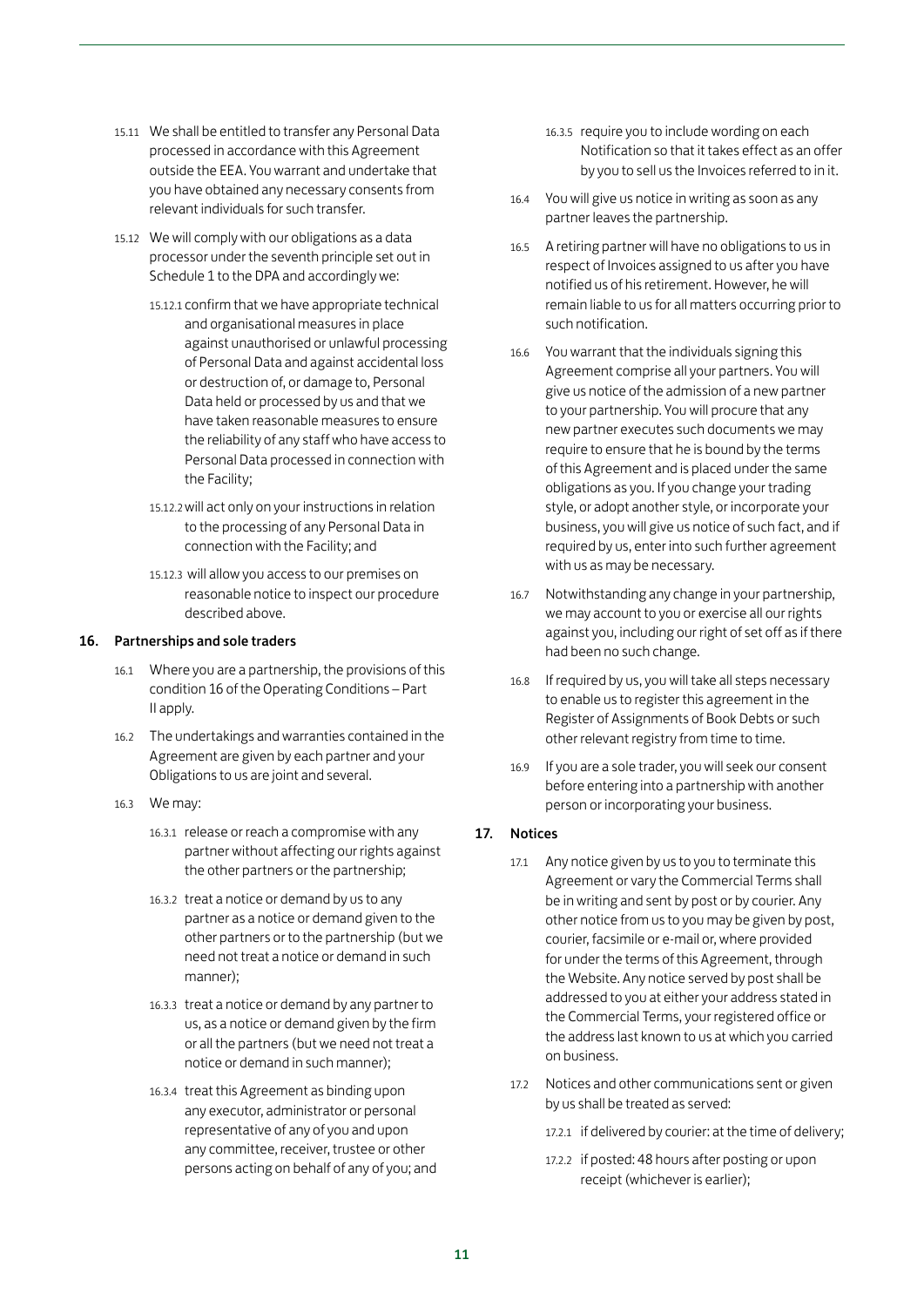- 17.2.3 if sent or given by telephone, facsimile or e-mail at the time of the conversation or transmission (unless the sender knows or ought reasonably to have been aware of a transmission failure).
- 17.3 Any notice given by you to us, including notice to terminate this Agreement, must be in writing and sent by special delivery post to us at our registered office or such other address as we advise to you in writing for this purpose and will take effect when it is received by us.

#### 18. Limitation of Liability

- 18.1 We will have no Liability to you for any:
	- 18.1.1 expenses, loss of profits and/or damage to goodwill;
	- 18.1.2 pure economic and/or other similar losses;
	- 18.1.3 special damages;
	- 18.1.4 aggravated, punitive and/or exemplary damages;
	- 18.1.5 loss of communications;
	- 18.1.6 loss of and loss of use of and/or corruption of data;
	- 18.1.7 loss of and loss of use of software;
	- 18.1.8 security breach by any third party in relation to any communications network of us or you, including but not limited to interception of any emails;
	- 18.1.9 business interruption, loss of business, loss of contracts, loss of opportunity and/or production; and/or
	- 18.1.10 consequential losses and/or indirect losses;
- 18.2 We will have no liability to you for:
	- 18.2.1 any interception by any third party of any communication between us whether by email, via the Website and/or otherwise;
	- 18.2.2 any accidental misdirection of any communication between us whether by email, via the Website or otherwise;
	- 18.2.3 any inadvertent breach by us and/or anyone acting on our behalf of any confidentiality obligation owed by us to you and/or any obligation owed by us to you under the DPA;
	- 18.2.4 any error and/or delay by us and/or anyone acting on our behalf in transmitting funds to you, reconciling cash, cheques, BACS or other remittances for Invoices or allocating them to your Current Account or any other accounts maintained by us;
- 18.2.5 any delay in processing a claim or refusal of any claim under any Debtor Protection provided by us;
- 18.2.6 our agreeing to accept settlement of Invoices by credit card; and/or
- 18.2.7 any inadvertent act and/or omission by us in the operation of this Agreement or any security provided for it.
- 18.3 Each of the limitations and/or exclusions in this Agreement shall be deemed to be repeated and apply as a separate provision for each of:
	- 18.3.1 Liability in contract (including fundamental breach);
	- 18.3.2 Liability in tort or delict (including negligence);
	- 18.3.3 Liability for breach of statutory duty; and
	- 18.3.4 Liability for breach of common law and/or under any other legal basis.
- 18.4 Nothing in this Agreement excludes or limits our Liability for death or personal injury due to our negligence or any Liability which is due to our fraud or any other liability which we are not permitted to exclude or limit as a matter of law.
- 18.5 All warranties, terms, conditions and duties implied by law relating to fitness, quality or adequacy of our services are excluded to the fullest extent permitted by law.

#### 19. General

- 19.1 We may assign, transfer, securitise or otherwise dispose of any of our obligations, rights or remedies under this Agreement in any manner we see fit to any other person or sub-contract or delegate any of our obligations or duties under this Agreement to any other person. You will promptly execute any documents that we may reasonably require to give effect to any such assignment, assignation, transfer, securitisation or other disposal. You may not assign, transfer or otherwise dispose of any of your rights or obligations nor sub-contract or delegate any of your duties under this Agreement to any other person.
- 19.2 Without in any way limiting our rights under condition 19.1, we reserve the right to engage associated companies (including Lloyds Bank Commercial Finance Limited, and whether under an internal servicing contract or otherwise) to carry out on our behalf certain of our obligations and/or duties (and/or other services as may be agreed from time to time between us and any such associated companies) under or in connection with any facility made available by us to you (including but not limited to this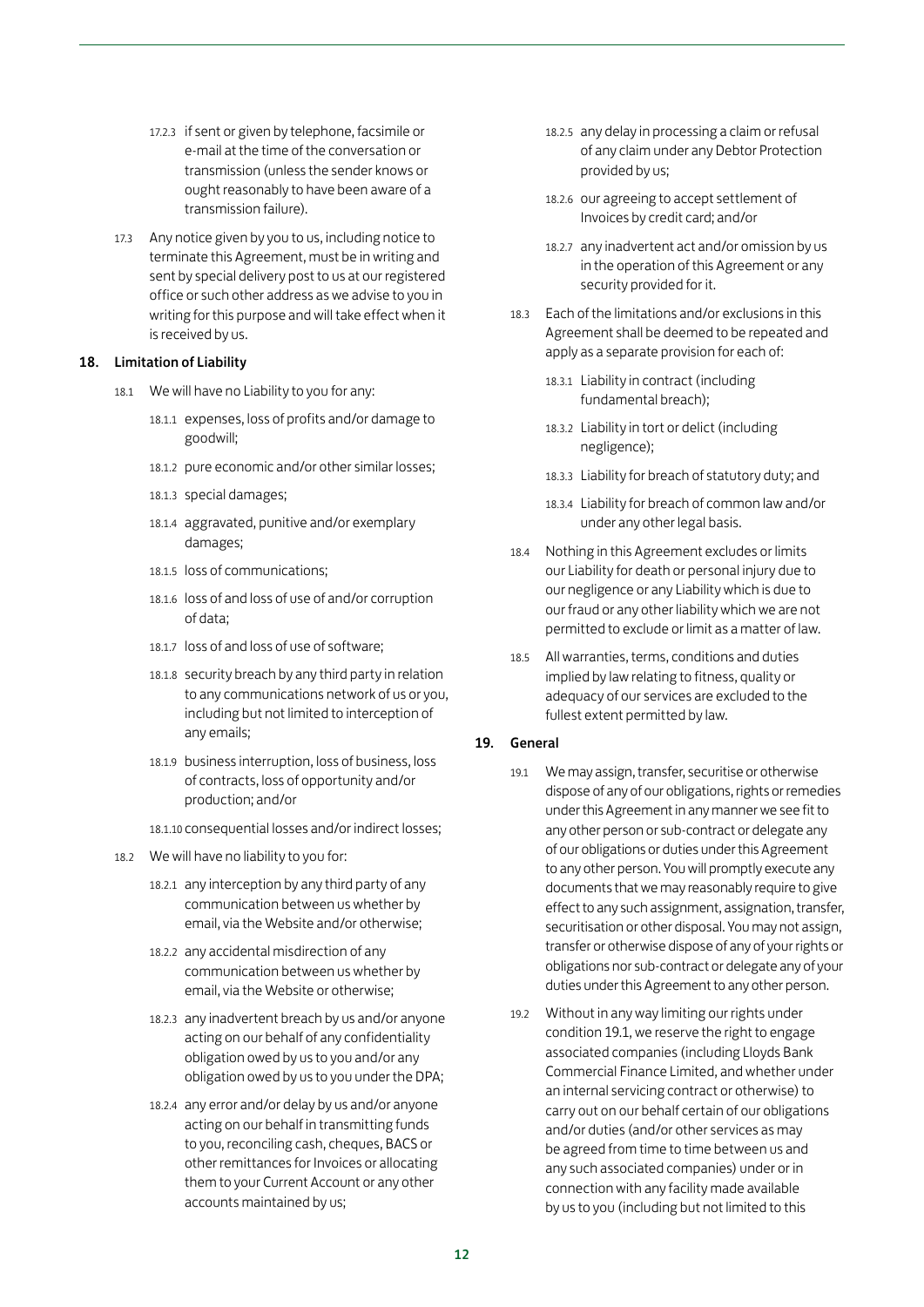Agreement) together with any associated documentation, and we reserve for the benefit, and on behalf, of each such associated company (including Lloyds Bank Commercial Finance Limited) the right for that associated company to engage either (a) any other associated company and/or (b) any other person outside the Group to carry out those obligations, duties and/or services or any of them on its behalf as may be agreed from time to time between each such associated company and (a) that other associated company and/or (b) that other person.

- 19.3 We may disclose any information concerning you or this Agreement that we are required to disclose either by law or regulation, in connection with this Agreement, or otherwise in connection with any assignment, transfer, securitisation or other disposal of any rights and/or obligations under the Agreement.
- 19.4 No delay or omission by us in exercising any of our rights or remedies shall impair or operate as a waiver of them. No waiver by us of any breach of your obligations to us shall constitute a waiver of any other breach. No single, partial or defective exercise by us of any right shall preclude our further exercise of our rights. Our rights are cumulative and not exclusive of any rights provided at law or in equity.
- 19.5 The terms of this Agreement are agreed by us and by you to be reasonable. However, if any provision is valid only if some other provision or a part of it is deleted then such other part or provision shall be treated as deleted.
- 19.6 Except where specifically provided, this Agreement may only be enforced by the parties to it and the parties may rescind or vary it without the consent of any other person.
- 19.7 This Agreement may be entered into in any number of counterparts, each of which when executed and delivered may be treated as an original.
- 19.8 It is your and our intention that a person who is not a party to this Agreement has no right under the Contracts (Rights of Third Parties) Act 1999 to enforce or enjoy the benefit of any term of this Agreement as they apply to it.
- 19.9 Any Security given by you to us (whether given before the date of this Agreement or at any time in the future), and whether or not specified in this Agreement shall, unless otherwise agreed by us, be Security not only for this Agreement but also for all other moneys and liabilities, whether certain or contingent, at any time due, owing, or incurred by you to us.

#### 20. Governing law and jurisdiction

20.1 This Agreement and any non-contractual obligations connected with it shall be governed by and construed in accordance with English Law. You accept the jurisdiction of the English Courts to hear and determine any proceedings arising out of this Agreement. However, you agree that we may bring proceedings in the Courts of any other jurisdiction.

#### 21. Interpretation

- 21.1 In this Agreement:
	- 21.1.1 unless the context otherwise provides, the singular includes the plural and vice versa;
	- 21.1.2 a reference to any gender includes any other gender;
	- 21.1.3 the headings are for convenience only and shall be ignored in its interpretation;
	- 21.1.4 references to a "clause" or "condition" are to a clause of the Commercial Terms or a condition of the Operating Conditions and, unless otherwise specified, any reference to a condition, is to a condition in Part II of the Operating Conditions – Provisions relating to all Clients;
	- 21.1.5 references to a "Part" are to a part of the Operating Conditions;
	- 21.1.6 if there is any conflict or inconsistency between the conditions contained in this Part II and those contained in Parts III, IV, V, VI or X the conditions in Part III, IV, V, VI or X shall prevail;
	- 21.1.7 references to the "Agreement" are to the deed entered into by both of us and the Operating Conditions incorporated therein as varied, replaced or supplemented from time to time;
	- 21.1.8 any reference to a "person" is to any individual, firm, company, limited liability partnership, corporation or partnership, unincorporated body, government, government agency or public authority;
	- 21.1.9 the meaning of general words either introduced or followed by the words "other" or "including" is not to be limited by reference to any preceding word indicating a particular class of acts, matters or things;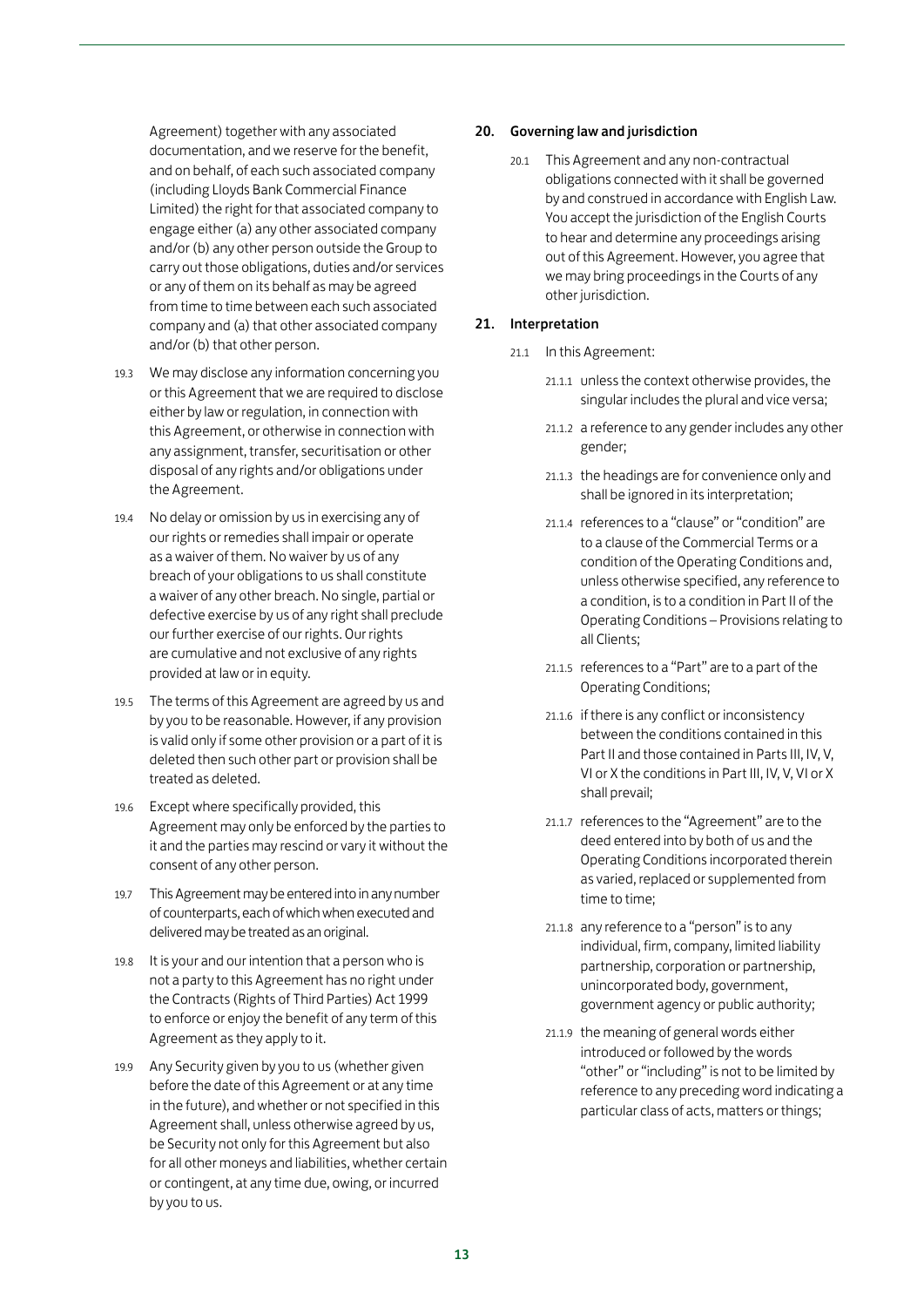- 21.1.10 unless the context otherwise requires,
	- where in or in relation to any place outside England and Wales, the meaning of a word or expression used in this Agreement is to be considered and such word or expression has no counterpart in that place, it is to have the meaning of its closest equivalent in that place;
- 21.1.11 any reference to an Act of Parliament or any subordinate or other legislation shall be construed as a reference to that legislation as subsequently amended or re-enacted and shall include all subordinate legislation deriving authority from any Act;
- 21.1.12 any term or phrase defined in the Companies Act 2006 (whether capitalised or not) bears the same meaning in this Agreement;
- 21.1.13 any reference to "we" or "us" includes our transferees and assignees; and
- 21.1.14 any reference to "you" means you in whatever name or style you carry on business.